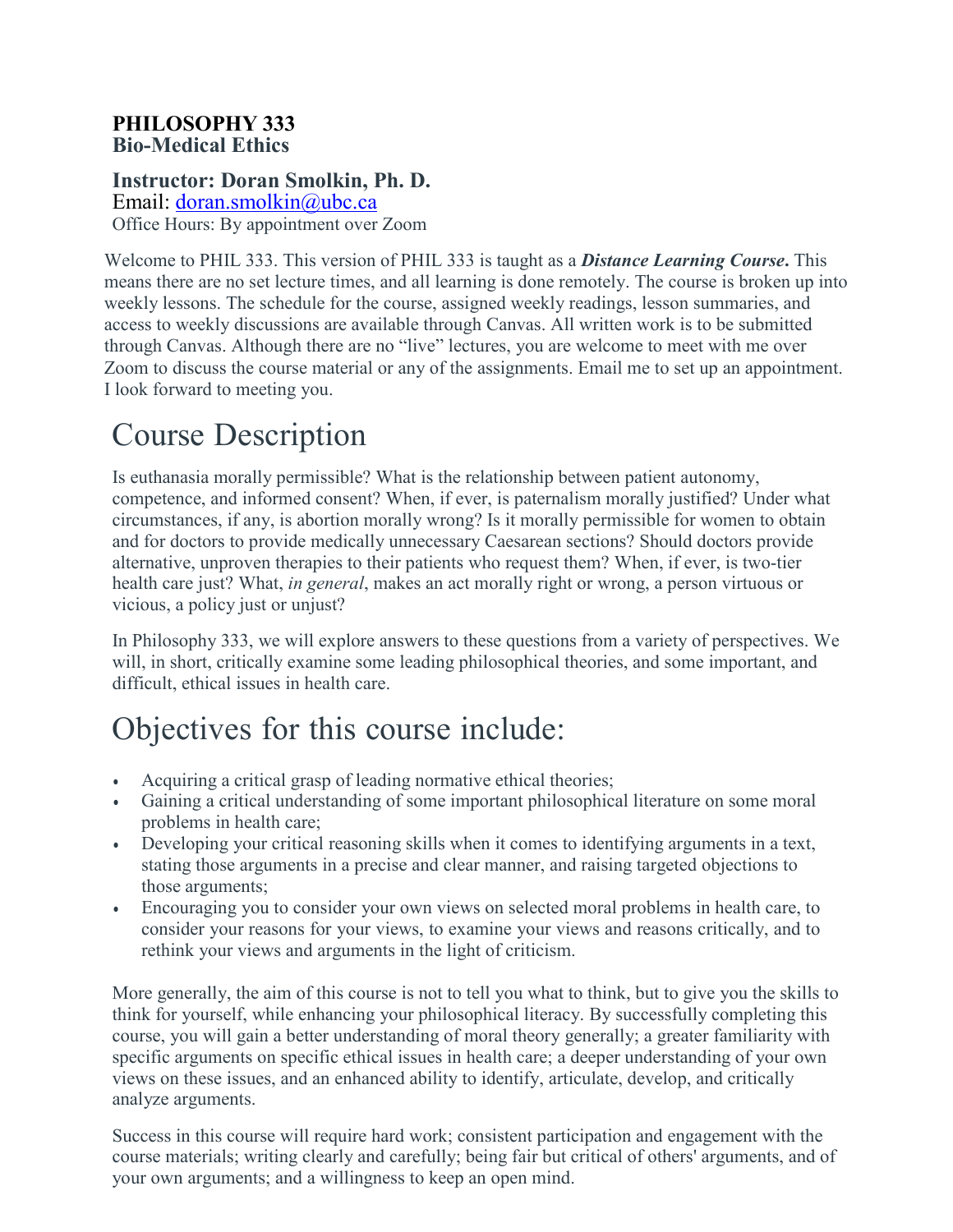# Required Readings

• *Debating Health Care Ethics: Canadian Contexts***, 2nd edition**, Patrick Findler, Doran Smolkin, Warren Bourgeois. Canadian Scholars, 2019

The textbook is available through the UBC Bookstore, or online: <https://www.canadianscholars.ca/books/debating-health-care-ethics>

• *Selected Articles*: a selection of influential and important philosophical articles in health care ethics. Copies of these articles are available free of charge through the "Course Readings" tab on Canvas, or online.

## **Grades**

Grades will be based on the following components:

| Weekly Participation in online Discussions | 10%               |
|--------------------------------------------|-------------------|
| Completion of 2 Essays                     | $60\%$ (30% each) |
| Final Exam (written remotely on Canvas)    | $30\%$            |

## **University Policies**

**Support:** UBC provides resources to support student learning and to maintain healthy lifestyles but recognizes that sometimes crises arise and so there are additional resources to access including those for survivors of sexual violence. UBC values respect for the person and ideas of all members of the academic community. Harassment and discrimination are not tolerated nor is suppression of academic freedom. UBC provides appropriate accommodation for students with disabilities and for religious observances. UBC values academic honesty and students are expected to acknowledge the ideas generated by others and to uphold the highest academic standards in all of their actions.

Details of the policies and how to access support are available on the UBC Senate website.

**Plagiarism**, which is intellectual theft, occurs where an individual submits or presents the oral or written work of another person as his or her own. Scholarship quite properly rests upon examining and referring to the thoughts and writings of others. However, when another person's words (i.e. phrases, sentences, or paragraphs), ideas, or entire works are used, the author must be acknowledged in the text, in footnotes, in endnotes, or in another accepted form of academic citation. Where direct quotations are made, they must be clearly delineated (for example, within quotation marks or separately indented). Failure to provide proper attribution is plagiarism because it represents someone else's work as one's own. Plagiarism should not occur in submitted drafts or final works. A student who seeks assistance from a tutor or other scholastic aids must ensure that the work submitted is the student's own. Students are responsible for ensuring that any work submitted does not constitute plagiarism. Students who are in any doubt as to what constitutes plagiarism should consult their instructor before handing in any assignments. A link about Academic misconduct is below

[http://www.calendar.ubc.ca/Vancouver/index.cfm?tree=3,54,111,959](http://www.calendar.ubc.ca/Vancouver/index.cfm?tree=3%2C54%2C111%2C959)